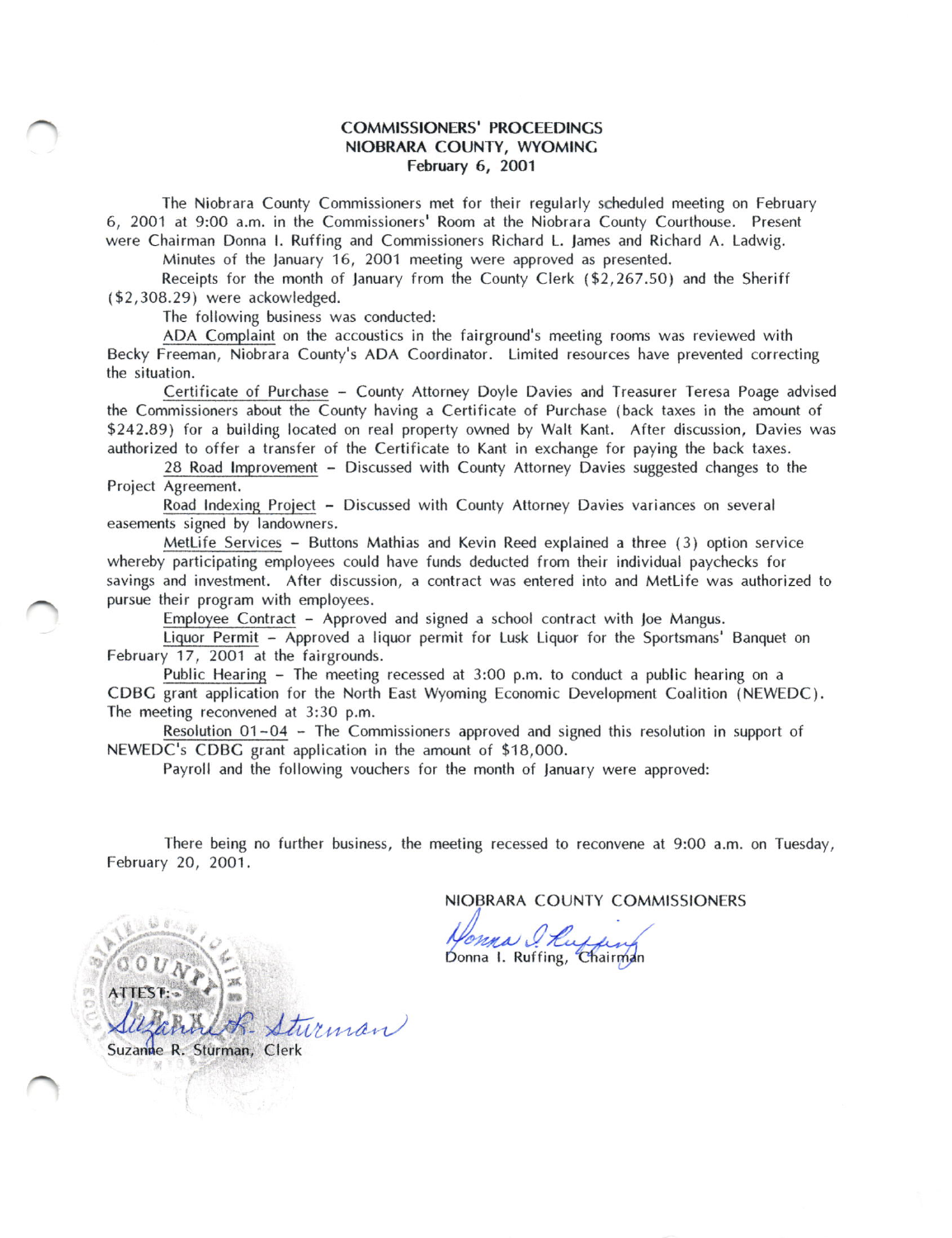February 2001 payroll- 50,098.00; Lusk State Bank- S/S, M/C, W/H-15,033.68; Aflac- Employee Pd. Ins.- 53.20; Allbright's True Vaiue-Supplies- 442.37; AT & T- Long distance phone service- 307.42; Brust Communications- Radio repairs- 380.00; Bill's Tire Service- Vehicle Repair- 46.00; Decker's Foods- Supplies and inmate meals- 50.31; DNB Plumbing and Ranch- Uniforms- 30.00; The Hitching Post- Travel-56.39; Ionex Telecommunicat ions- Basic phone service- 847.16; Keiley Blue Book- Supplies- 203.00; KN Energy- Uriliries- 2,033.19; Loyal American Life- Employee Pd. Ins.- 187.00; Lusk Herald- Publications-435.00; Avaya Communications- Phone service agreement- 143.74; Niobrara County Sheriff's Office- Supplies- 87.16; Nelson's Oi1 & Gas- Gasoline- 5O7.79; Niobrara Senior Center- Rent- 500,00; Officemax Credit Plan- Supplies- 65.82; Orchard Trust Co.- Employee Pd. Deferred Comp.- 425.00; Plainsman Printing- Supplies- 487.50; Postmaster- Postage- 361.50; Quill- Supplies- 231.35; Sperry Drug-Supplies & Inmate medical- 145.06; Torrington Office Supply-Supplies- 20.57; Town of Lusk- Utilities- 1531.25; Valley Motor Supply- Repairs & supplies- 778.08; Visa- Meal for transport- 14.34; Walt's Lathe & Machine- Parts, maintenance & repairs- 251.19; Wal-Mart- Supplies & new equipment- 134.21; Western Plains-Supplies- 163.78; Wyoming Surplus Property- Supplies- 7.50; Wyoming Worker's Comp.- 980.25; Wyoming.Com- Internet- 207.90; Xerox Corp.-Copier payment and supplies- 979.58; Richard James- Mileage & meals-103.73; Richard Ladwig- Meals & Mileage- 35.95; Donna Ruffing-252.09; Super 8 Motel- Lodging- 223.91; Dept. of A & I- Clerk's Internet- 35.99; Niobrara County Clerk- Postage & supplies- 46.49; Elaine Griffith- Reimburse for postage & travel, meals- 647.53; Parkway Plaza Hotel- Lodging- 44.00; Ce11u1ar One- Ce1l phone - 40.35; Larry Crawford- Cell phone use for S.O. & uniforms- 84.07; NEA- Radio Tower- 12.54; Russell's Automotive- Vehicle Repair-1,770.76; Sam's Club- Membership Dues- 45.00; Joe Wagers- Cell phone use for S0- 45.22; NIobrara County- 1% option tax- 4,807.09; Colonial Life & Accident- Employee Pd. Ins.- 75.55; Kraft Services-Vehicle kepair- 69.14; Cicmanec-Pier- Facilities Charge- 373.00; Regional West Medical Center- Autopsy- 293.16; IOS Capital- Copier Rent- 249.99; Denise E. Smith- Mileage & Fees- 121 .59; Clerk of Court- Postage- 63.91 ; Dennis C. Meier- Court Appt'd. Attorney-143.62; Wyoming Clerks of Court- Dues- 100.00; Clerk of Jusrice Court- Garnishnent- 255.99; Dennis C. Meier- Rent, copies, postage-395.40; Aker's Electric- Maintenance- 61.50; Black Hills Chemical Co.- Supplies- 2,118.35; Niobrara Clerk of Court- Wage withholding order- 287.00; Team Laboratory Chemical- Supplies- 107.61; American Linen- Coveralls & Shop Towels- 95.78; Bartow OIl Co.- Diesel-1810.10; Kaufman Glass- Parts- 42.50; Lawson Products Inc.- parts-96.66; Newman Traffic Signs- Parts- 199.27; Safety-K1een- Customer Owned Machine Recycling- 103.35; Wyoning Machinery Co.- Parts-39.56; Kester Akers- 1/2 Energency Mgmt. phone- 21 .16; Shad's K.M. Electronics- New Equipment- 3.98; Wyoming Women's Center- Innate Meals- 478.80; The Pizza Place- OJJDP - 20.48; St. George Episcopal Church- Rent from Primary & General Election- 100.00; Suzanne R. Sturman- Travel- 31 .15; Merck Human Health- pneumonia Shots- 204.80; Brenda Pfister- MCH Grant- 4.50; Public Health Nursing Service-County Share of payroll-2,062.25; Wyoming Dept of Employment-Unemployment- 112.09; Nick Murdock & Associates- Delinquent oil tax